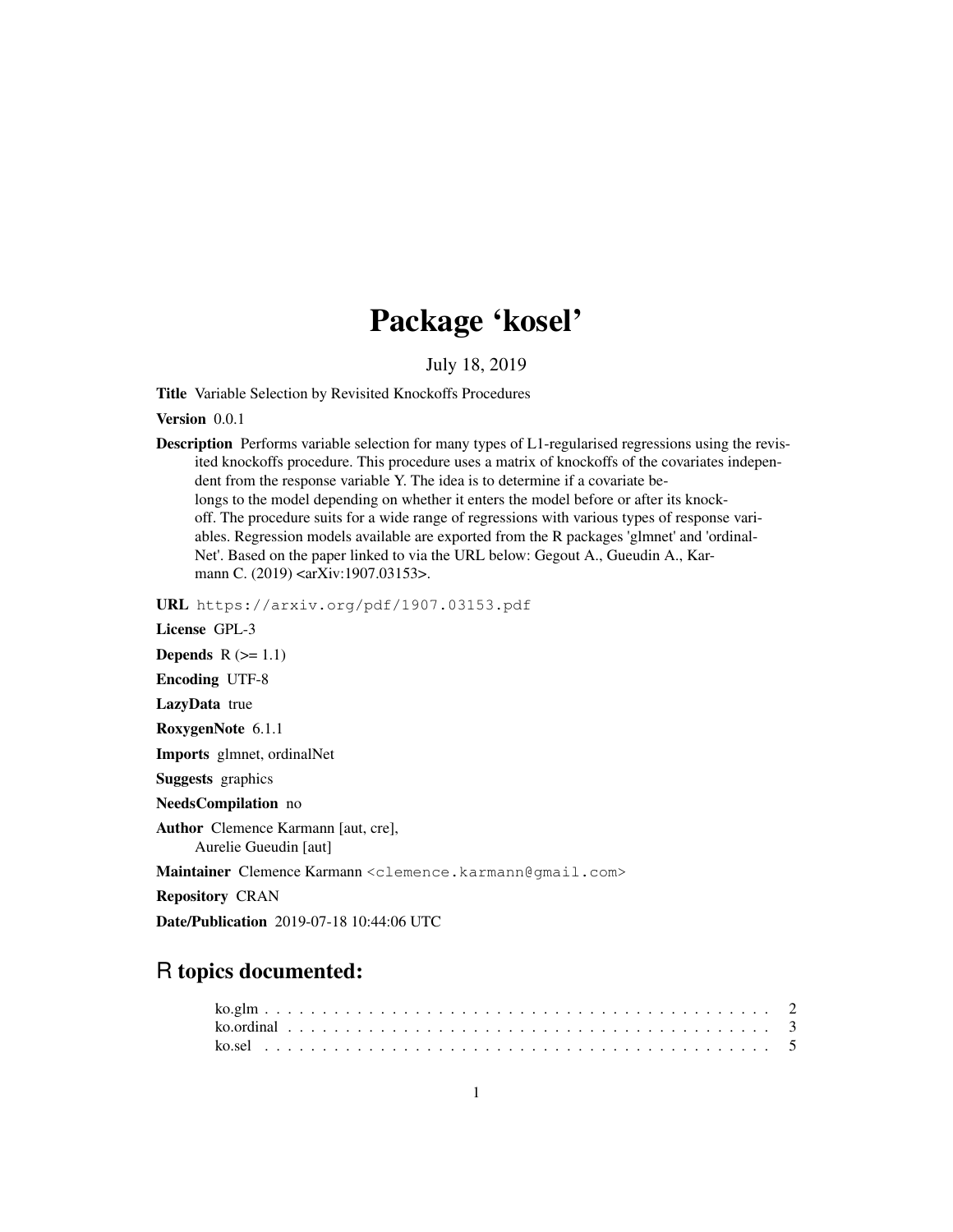#### Description

Returns the vector of statistics W of the revisited knockoffs procedure for regressions available in the R package glmnet. Most of the parameters come from glmnet (). See glmnet documen- $\text{tation}^1$  for more details.

#### Usage

```
ko.glm(x, y, family = "gaussian", alpha = 1,
  type.gaussian = ifelse(nvars < 500, "covariance", "naive"),
  type.logistic = "Newton", type.multinomial = "ungrouped",
  nVal = 50, random = FALSE)
```
## Arguments

| X                | Input matrix, of dimension nobs x nvars; each row is an observation vector. Can<br>be in sparse matrix format (inherit from class "sparseMatrix" as in package<br>Matrix; not yet available for family="cox")                                                                                                                                                                                                                                                                                                                                                                                                                                                                                                                                                                                                                                                     |  |
|------------------|-------------------------------------------------------------------------------------------------------------------------------------------------------------------------------------------------------------------------------------------------------------------------------------------------------------------------------------------------------------------------------------------------------------------------------------------------------------------------------------------------------------------------------------------------------------------------------------------------------------------------------------------------------------------------------------------------------------------------------------------------------------------------------------------------------------------------------------------------------------------|--|
| y                | Response variable. Quantitative for family="gaussian", or family="poisson"<br>(non-negative counts). For family="binomial" should be either a factor with two<br>levels, or a two-column matrix of counts or proportions (the second column is<br>treated as the target class; for a factor, the last level in alphabetical order is the<br>target class). For $f$ amily="multinomial", can be a nc>=2 level factor, or<br>a matrix with nc columns of counts or proportions. For either "binomial" or<br>"multinomial", if y is presented as a vector, it will be coerced into a factor.<br>For $family="cos"$ , y should be a two-column matrix with columns named<br>'time' and 'status'. The latter is a binary variable, with '1' indicating death,<br>and '0' indicating right censored. The function Surv() in package survival<br>produces such a matrix. |  |
| family           | Response type: "gaussian", "binomial", "poisson", "multinomial", "cox". Not avail-<br>able for "mgaussian".                                                                                                                                                                                                                                                                                                                                                                                                                                                                                                                                                                                                                                                                                                                                                       |  |
| alpha            | The elasticnet mixing parameter, with $0 \le a \le b$ alpha $\le 1$ . alpha $= 1$ is the lasso<br>penalty, and $a \,$ l pha=0 the ridge penalty. The default is 1.                                                                                                                                                                                                                                                                                                                                                                                                                                                                                                                                                                                                                                                                                                |  |
| type.gaussian    |                                                                                                                                                                                                                                                                                                                                                                                                                                                                                                                                                                                                                                                                                                                                                                                                                                                                   |  |
|                  | See glmnet documentation.                                                                                                                                                                                                                                                                                                                                                                                                                                                                                                                                                                                                                                                                                                                                                                                                                                         |  |
| type.logistic    |                                                                                                                                                                                                                                                                                                                                                                                                                                                                                                                                                                                                                                                                                                                                                                                                                                                                   |  |
| type.multinomial | See glmnet documentation.                                                                                                                                                                                                                                                                                                                                                                                                                                                                                                                                                                                                                                                                                                                                                                                                                                         |  |
|                  | See qlmnet documentation.                                                                                                                                                                                                                                                                                                                                                                                                                                                                                                                                                                                                                                                                                                                                                                                                                                         |  |
| nVal             | Length of lambda sequence - default is 50.                                                                                                                                                                                                                                                                                                                                                                                                                                                                                                                                                                                                                                                                                                                                                                                                                        |  |
| random           | If TRUE, the matrix of knockoffs is different for every run. If FALSE, a seed is<br>used so that the knockoffs are the same. The default is FALSE.                                                                                                                                                                                                                                                                                                                                                                                                                                                                                                                                                                                                                                                                                                                |  |

<sup>1</sup>https://CRAN.R-project.org/package=glmnet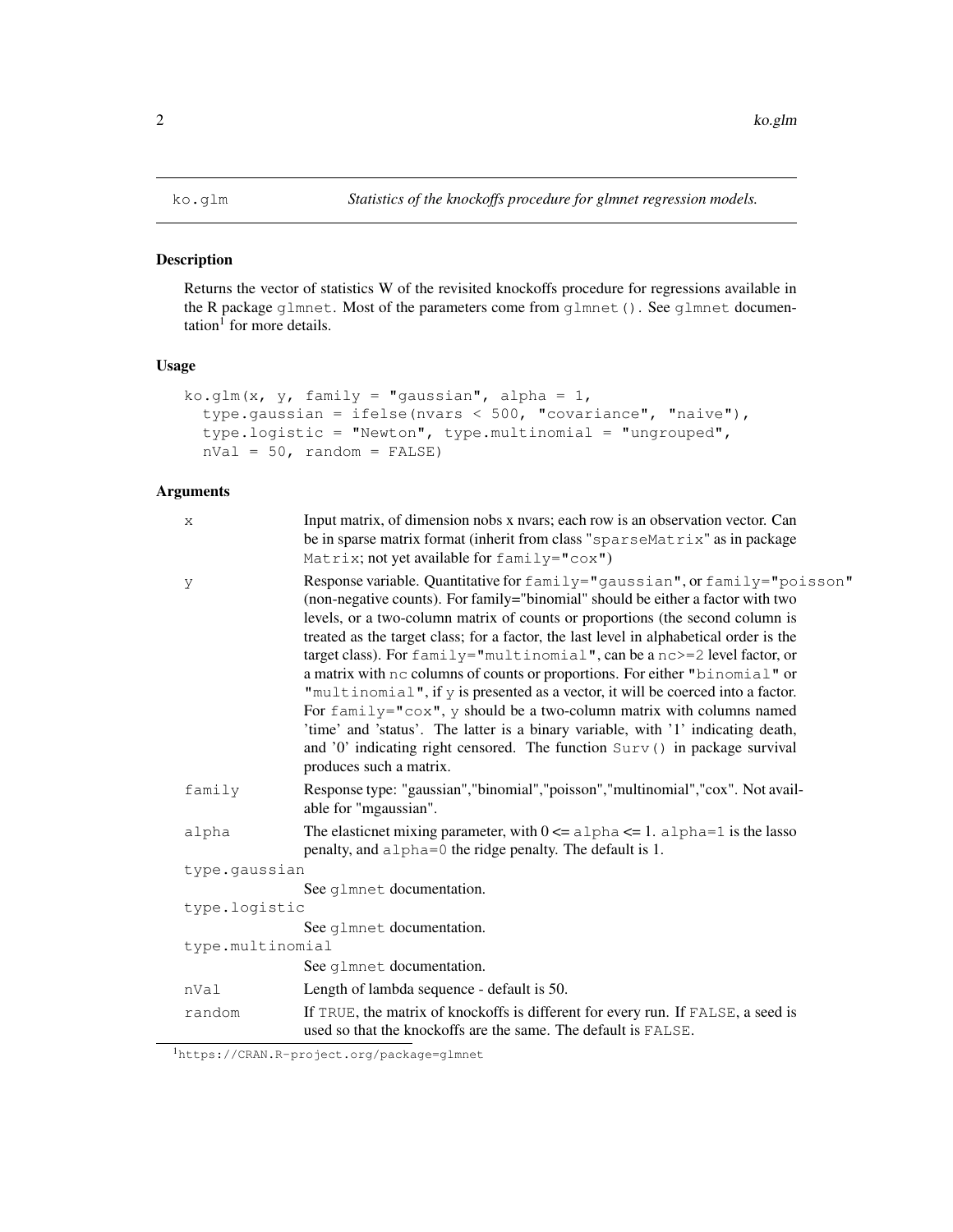#### ko.ordinal 3

## Value

A vector of dimension nvars corresponding to the statistics W.

#### See Also

ko.sel

#### Examples

# see ko.sel

ko.ordinal *Statistics of the knockoffs procedure for ordinalNet regression models.*

## Description

Returns the vector of statistics W of the revisited knockoffs procedure for regressions available in the R package ordinalNet. Most of the parameters come from ordinalNet(). See ordinalNet documentation<sup>2</sup> for more details.

#### Usage

```
ko.ordinal(x, y, family = "cumulative", reverse = FALSE,
  link = "logit", alpha = 1, parallelTerms = TRUE,
  nonparallelTerms = FALSE, nVal = 100, warn = FALSE,
  random = FALSE)
```
### Arguments

| $\boldsymbol{\mathsf{x}}$ | Covariate matrix, of dimension nobs x nvars; each row is an observation vector.<br>It is recommended that categorical covariates are converted to a set of indicator<br>variables with a variable for each category ( <i>i.e.</i> no baseline category); otherwise<br>the choice of baseline category will affect the model fit.                                           |
|---------------------------|----------------------------------------------------------------------------------------------------------------------------------------------------------------------------------------------------------------------------------------------------------------------------------------------------------------------------------------------------------------------------|
| y                         | Response variable. Can be a factor, ordered factor, or a matrix where each row is<br>a multinomial vector of counts. A weighted fit can be obtained using the matrix<br>option, since the row sums are essentially observation weights. Non-integer<br>matrix entries are allowed.                                                                                         |
| family                    | Specifies the type of model family. Options are "cumulative" for cumulative<br>probability, "sratio" for stopping ratio, "cratio" for continuation ratio, and "acat"<br>for adjacent category.                                                                                                                                                                             |
| reverse                   | Logical. If TRUE, then the "backward" form of the model is fit, i.e. the model<br>is defined with response categories in reverse order. For example, the reverse<br>cumulative model with $K+1$ response categories applies the link function to the<br>cumulative probabilities $P(Y \ge 2)$ , , $P(Y \ge K+1)$ , rather then $P(Y \le 1)$ ,<br>$\ldots$ , $P(Y \le K)$ . |

<sup>2</sup>https://CRAN.R-project.org/package=ordinalNet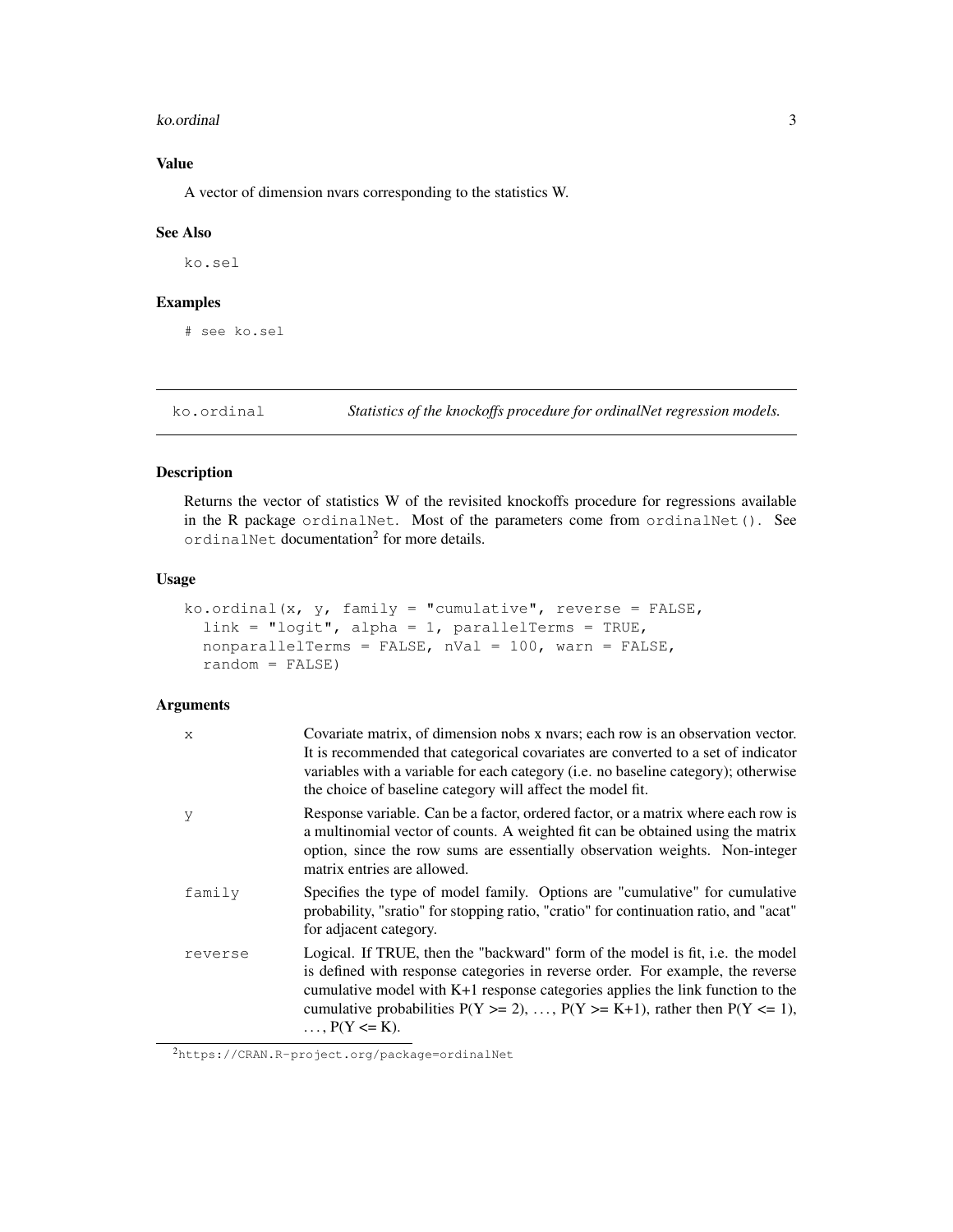| link             | Specifies the link function. The options supported are logit, probit, complemen-<br>tary log-log, and cauchit.                                                                                                                                                                                                                                                                                                                                            |  |
|------------------|-----------------------------------------------------------------------------------------------------------------------------------------------------------------------------------------------------------------------------------------------------------------------------------------------------------------------------------------------------------------------------------------------------------------------------------------------------------|--|
| alpha            | The elastic net mixing parameter, with $0 \le a \le b \le 1$ . alpha=1 corre-<br>sponds to the lasso penalty, and alpha=0 corresponds to the ridge penalty.                                                                                                                                                                                                                                                                                               |  |
| parallelTerms    |                                                                                                                                                                                                                                                                                                                                                                                                                                                           |  |
|                  | Logical. If TRUE, then parallel coefficient terms will be included in the model.<br>parallelTerms and nonparallelTerms cannot both be FALSE.                                                                                                                                                                                                                                                                                                              |  |
| nonparallelTerms |                                                                                                                                                                                                                                                                                                                                                                                                                                                           |  |
|                  | Logical. if TRUE, then nonparallel coefficient terms will be included in the<br>model. parallelTerms and nonparallelTerms cannot both be FALSE.<br>Default is FALSE. nonparallelTerms = TRUE is highly discouraged.                                                                                                                                                                                                                                       |  |
| nVal             | Length of lambda sequence - default is 100.                                                                                                                                                                                                                                                                                                                                                                                                               |  |
| warn             | Logical. If TRUE, the following warning message is displayed when fitting a<br>cumulative probability model with nonparallelTerms=TRUE (i.e. nonpar-<br>allel or semi-parallel model). "Warning message: For out-of-sample data, the<br>cumulative probability model with nonparallelTerms=TRUE may predict<br>cumulative probabilities that are not monotone increasing." The warning is dis-<br>played by default, but the user may wish to disable it. |  |
| random           | If TRUE, the matrix of knockoffs is different for every run. If FALSE, a seed is<br>used so that the knockoffs are the same. The default is FALSE.                                                                                                                                                                                                                                                                                                        |  |

## Value

A vector of dimension nvars corresponding to the statistics W.

## Note

nonparallelTerms = TRUE is highly discouraged because the knockoffs procedure does not suit well to this setting.

## See Also

ko.sel

## Examples

# see ko.sel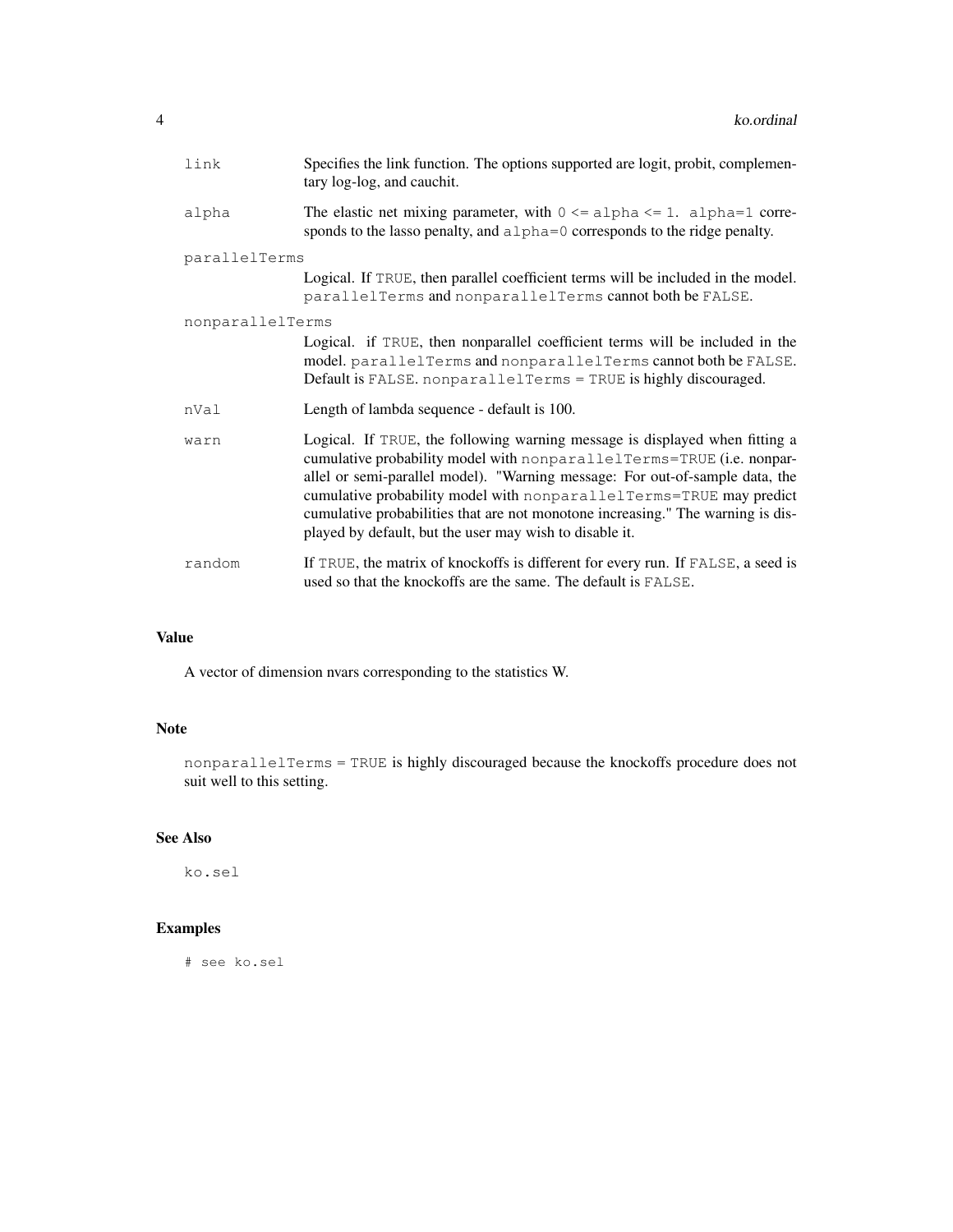### Description

Performs variable selection from an object (vector of statistics W) returned by  $k \circ g \cdot \text{g} \cdot \text{m}$  or  $k \circ g \cdot \text{c}$  or  $\text{d} \cdot \text{m}$ .

#### Usage

 $ko.sel(W, print = FALSE, method = "stats")$ 

#### Arguments

| W      | A vector of length nyars corresponding to the statistics W. Object returned by<br>the functions ko. qlm or ko. ordinal.                                                                                                                                                            |
|--------|------------------------------------------------------------------------------------------------------------------------------------------------------------------------------------------------------------------------------------------------------------------------------------|
| print  | Logical. If TRUE, positive statistics W are displayed in increasing order. If<br>FALSE, nothing is displayed. If method = 'manual', print is automati-<br>cally TRUE.                                                                                                              |
| method | Can be 'stats', 'gaps' or 'manual'. If 'stats', the threshold used<br>is the W-threshold. If 'qaps', the threshold used is the gaps-threshold. If<br>'manual', the user can choose its own threshold using the graph of the posi-<br>tive statistics W sorted in increasing order. |

#### Value

A list containing two elements:

- threshold A positive real value corresponding to the threshold used.
- estimation A binary vector of length nvars corresponding to the variable selection: 1\*(W >= threshold). 1 indicates that the associated covariate belongs to the estimated model.

#### References

Gegout-Petit Anne, Gueudin Aurelie, Karmann Clemence (2019). *The revisited knockoffs method for variable selection in L1-penalised regressions*, arXiv:1907.03153.<sup>3</sup>

#### See Also

ko.glm, ko.ordinal

<sup>3</sup>https://arxiv.org/pdf/1907.03153.pdf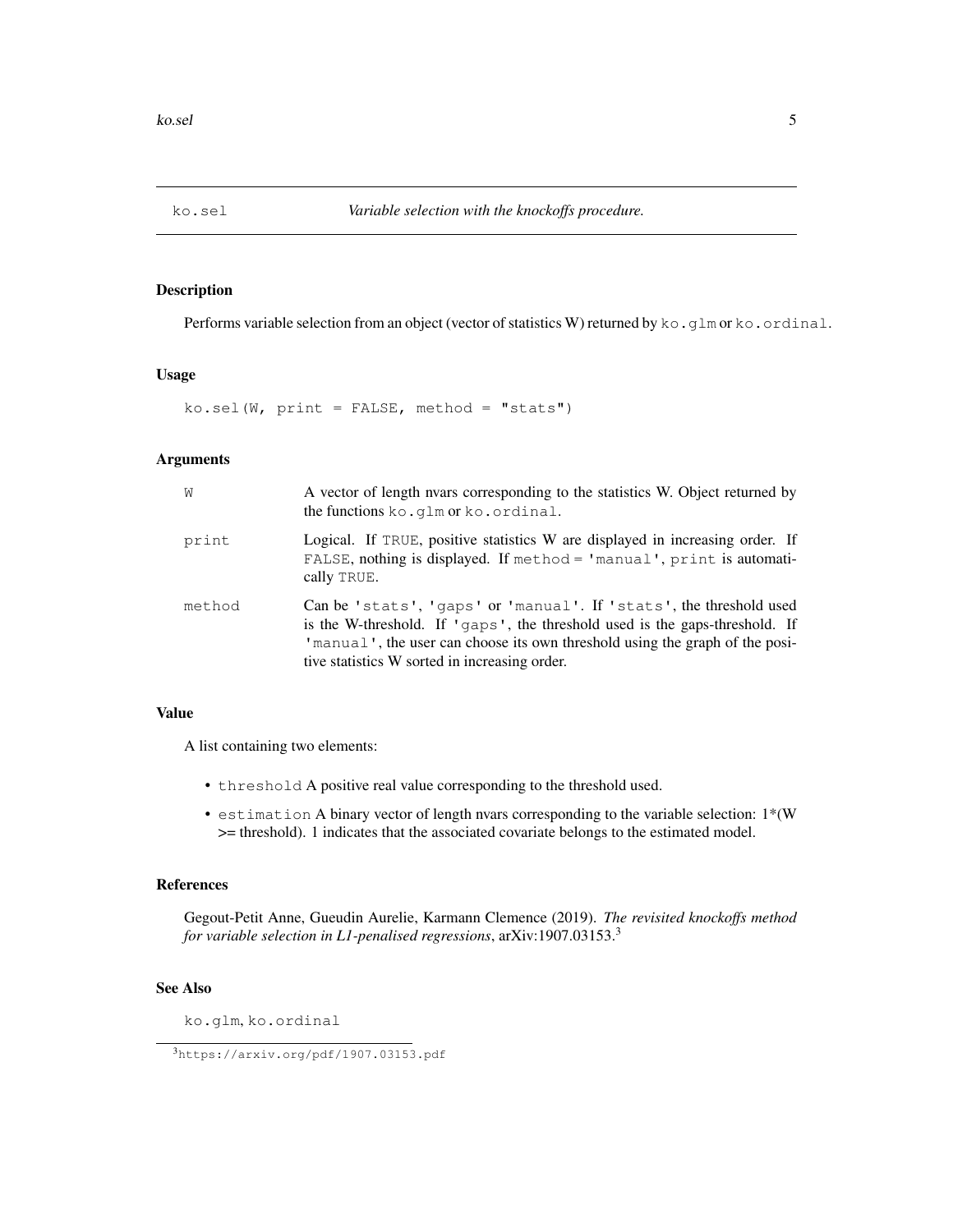## Examples

```
library(graphics)
# linear Gaussian regression
n = 100p = 20set.seed(11)
x = matrix(rnorm(n * p), nrow = n, ncol = p)
beta = c(rep(1,5), rep(0,15))
y = x%*%beta + rnorm(n)
W = ko.glm(x,y)ko.sel(W, print = TRUE)# logistic regression
n = 100p = 20set.seed(11)
x = matrix(runit(n*p, -1, 1), nrow = n, ncol = p)u = runif(n)beta = c(c(3:1), rep(0,17))y = rep(0, n)a = 1/(1+exp(0.1-x*)+k)y = 1 * (u > a)W = ko.glm(x, y, family = 'binomial', nVal = 50)ko.sel(W, print = TRUE)# cumulative logit regression
n = 100p = 10set.seed(11)
x = matrix(runit(n*p),nrow = n,ncol = p)u = runif(n)beta = c(3, rep(0, 9))y = rep(0, n)a = 1/(1+exp(0.8-x*)+k)b = 1/(1+exp(-0.6-x)*|theta)y = 1*(u \le a) + 2*((u \ge a) \& (u \le b)) + 3*(u \ge b)W = ko.ordinal(x, as.factor(y), nVal = 20)ko.sel(W, print = TRUE)
# adjacent logit regression
n = 100
p = 10set.seed(11)
x = matrix( {from(n*p), nrow = n, ncol = p})U = runif(n)beta = c(5, rep(0, 9))alpha = c(-2, 1.5)
```